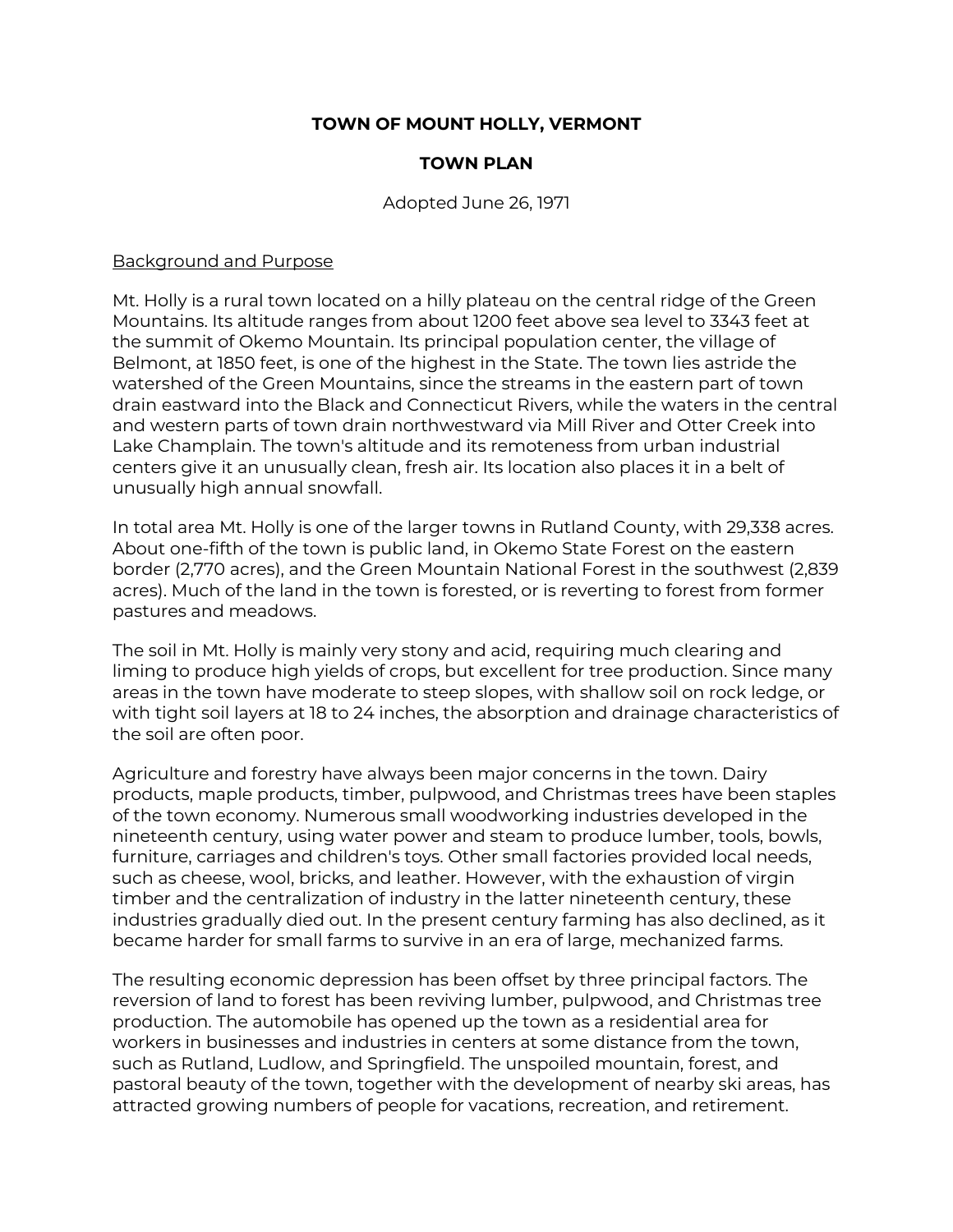Since there is every likelihood that these trends will continue, it is the purpose of this plan to provide for the orderly development of Mt, Holly as a rural agricultural, residential, and recreational area, while protecting the values, the health, the safety, and the economic welfare of its present inhabitants and conserving its natural resources, particularly its great scenic beauty. The plan necessarily takes a longrange view, but it deals more specifically with the years 1972-1977.

## Population

The population of Mt. Holly grew steadily through the first three quarters of the nineteenth century, reaching a peak in 1870 of 1,582 citizens. The economic decline which followed brought a sharp decline in population, to less than one-third of that number. However, the decade of the 1960's saw a rapid resurgence of population growth in Mt. Holly, from 517 to 687 citizens. This rate of growth (32.9%) is more than double that of Rutland County (12.7%) and Vermont as a whole (14%) in the same period. Considering the rising population in the country generally and the growing popularity of 'second homes' in Vermont, there is every likelihood that Mt. Holly will see continuing pressures of rapid population growth in the years ahead. Measures must be taken to keep this growth within the limits set by the fragile mountain environment.

# Housing and Land Use

The decline of agriculture and the rising demand for residences in Mt. Holly have changed the pattern of land use in the town. Rapid increases in land values and property taxes are making it difficult for the owners of former farm lands to keep their property. Land speculators and housing developers are beginning to exploit this situation. They are acquiring large tracts of land and subdividing them into small lots for ski chalets and vacation homes.

Most of the substantial homes which survived the lean years are once again occupied, on a permanent or seasonal basis, and many have been attractively refurbished. A number of new homes have been built for year-round or vacation residence. Mt. Holly now has about 215 vacation homes, a majority owned by people from out of state. These constitute nearly half of the residences in town, and they provide about a fourth of the tax base. However, sharply rising costs of new construction and the resulting shortage of low-income housing have affected Mt. Holly. There has been a rapid influx of mobile homes, located on separate lots widely scattered about the town. There is also a growing risk of fly-by-night developments.

These changes create dangers of overcrowding, excessive burdens on town facilities, pollution of water resources, and spoiling of scenic areas. The town should therefore move as rapidly as possible to develop zoning ordinances, subdivision regulations, and lakeshore controls, to protect itself against such dangers.

Better forms of inexpensive housing need to be fostered. Some concentration of development into clusters or villages is desirable, to prevent its dispersal throughout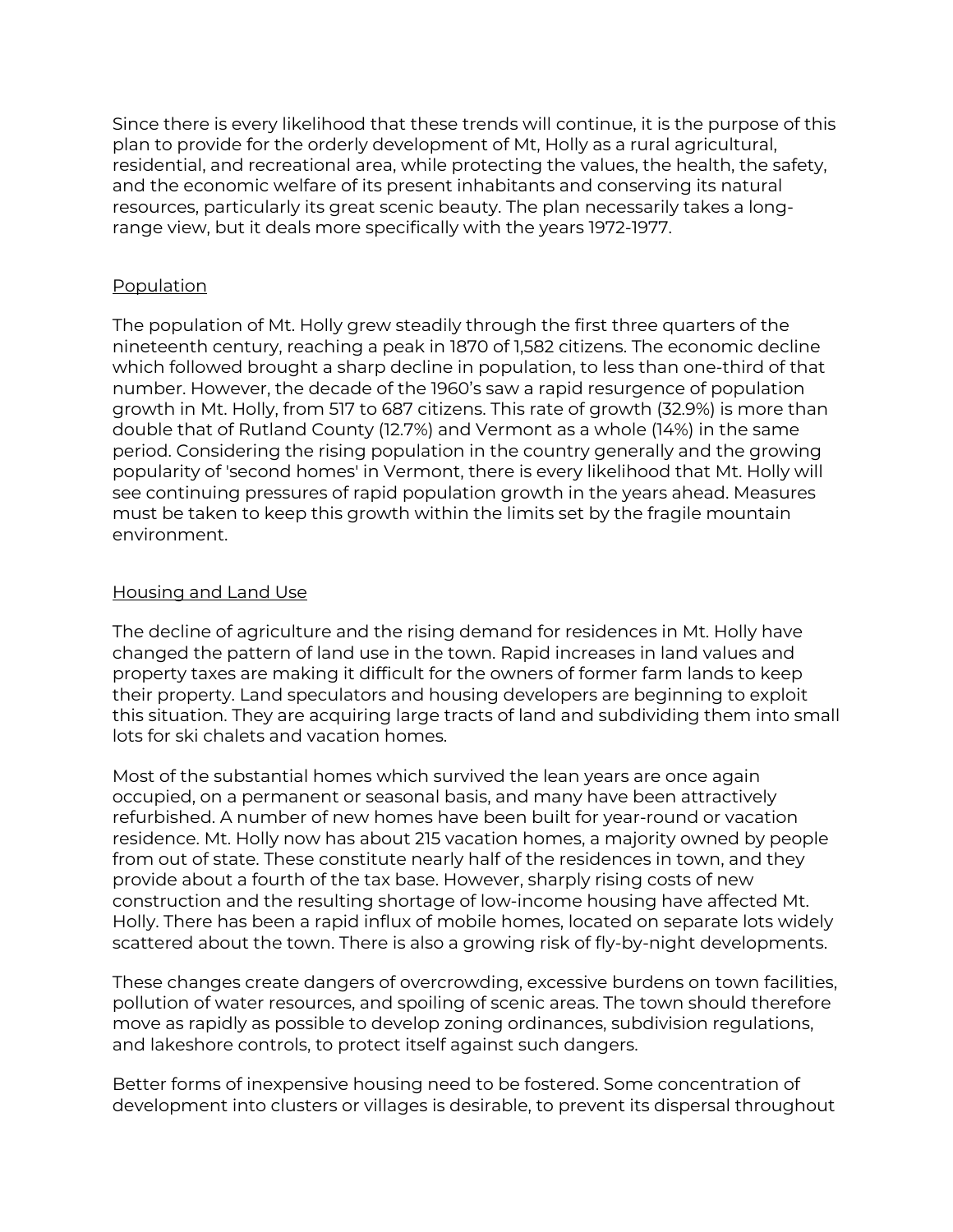the town, with the resulting higher cost in services and the reduction of open land and forest capable of supporting farms and wild life. Strip development along all the main roads is also undesirable because it creates traffic hazards. But the number, location and density of housing developments should be restricted to prevent pollution and the overtaxing of town facilities. Lot sizes should be tailored to varied conditions in different sections of the town.

Measures should be taken to ensure that, in any future housing development in town, if a community sewage disposal system is required, the developer and not the Town will be required to bear the expense of constructing it. The developer should also be required to provide roads which meet Town standards.

Continuing agriculture should be fostered in those areas of the town where it is economically practical, to preserve open spaces and the town's rural character. The lakeshores should be protected from overdevelopment and sources of pollution. The higher elevations and steeper slopes should be kept free of development. The accompanying map shows the land use pattern that results from these policies.

#### Industry

Mt. Holly is crossed by a railroad line, with flat land nearby which might seem suitable for industrial development. The location of industry in town might seem economically desirable, broadening the tax base and providing jobs.

However, the flat lands near the railroad are swampy and subject to flooding, which reduces their potential as industrial sites. Furthermore, since the town's economy is largely geared to residence, agriculture, forestry, and recreation, large-scale industry does not seem practical. The dangers of air and water pollution, together with the strain on town facilities such as schools, roads, parking space, and water supply, also weigh against major industrial development.

Small-scale businesses and industries which are environmentally "clean" seem more appropriate for Mt. Holly, particularly those associated with recreation, agriculture, and forestry. The natural environment provides an excellent educational resource which might be developed. With a little advance organization, students from urban environments could be brought into town for brief periods to study nature and rural occupations at first hand. Such an educational industry could benefit the town economically.

#### Transportation

Mount Holly is served by 15 miles of State Highway, 14.5 miles of State-Aid Roads, and 51 miles of Town Roads. State Highway Routes 103 and 155 are major arteries crossing the town. Route 103 is heavily traveled by both commercial and pleasure vehicles. Since Route 155 has recently been fully paved and converted into a State Highway, its traffic load is also increasing.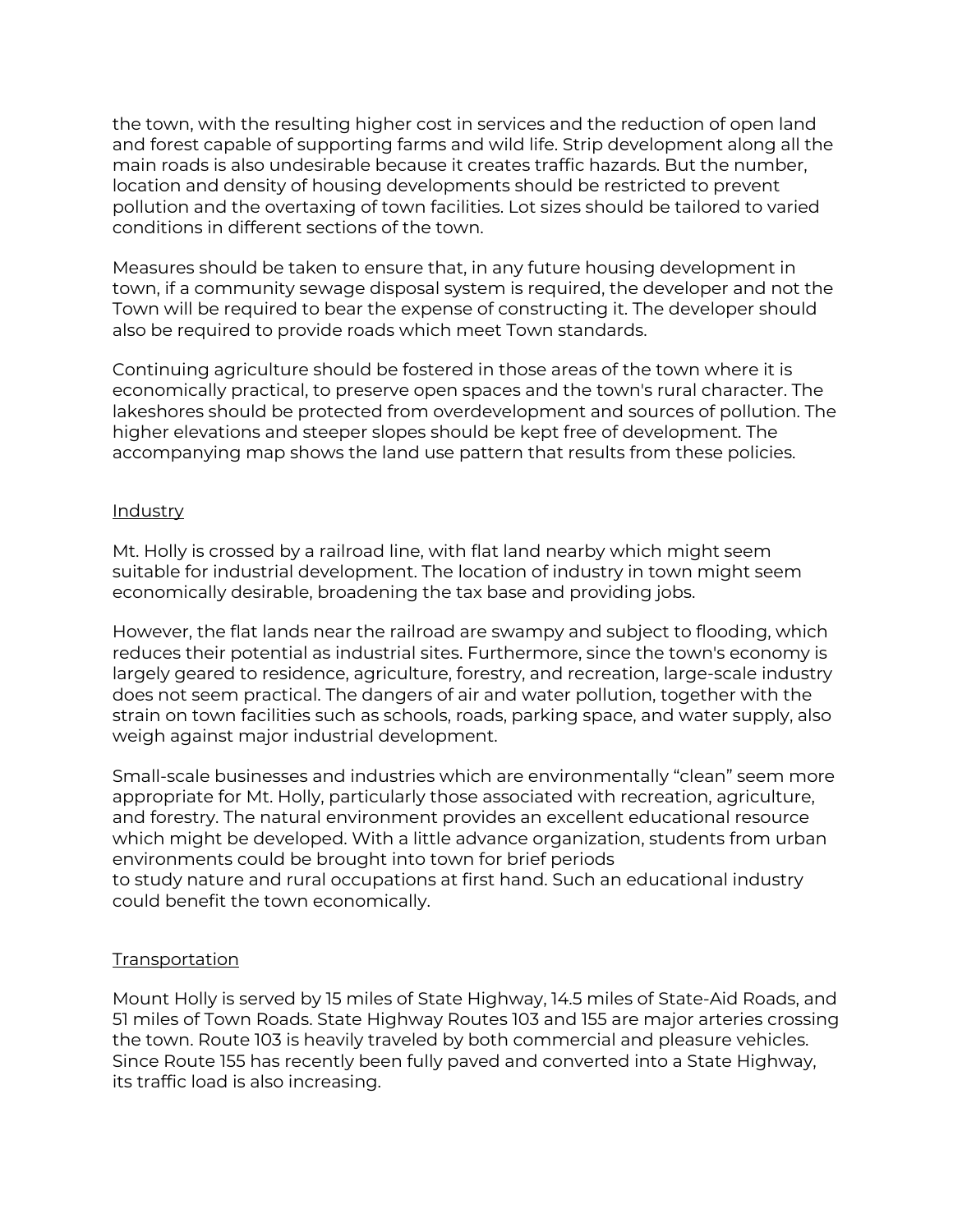The State-Aid Roads extend from Route 155 in Tarbellville through Belmont and Mt. Holly to the Shrewsbury line, and from Healdville to Belmont. These serve in part as feeders to 103 and 155.

Most of the Town Roads in Mt. Holly at the present time are dirt roads. Some of them remain impassable in the winter and spring. Quite a few Town Roads need to have the brush cut back on them and to be otherwise cleaned up. Some back roads have long been disused and neglected; these are unfit for travel and should be so marked. The Town Roads will require more money in the next few years, as more people are building on them and will demand improved service.

Most of the wooden bridges and culverts in town have been replaced by steel ones; however, there are still some wooden ones left.

The Green Mountain Railroad has train tracks running alongside of Route 103 through Mt. Holly. At the present time only freight service is available to Mt. Holly, but the future may call for a revival of passenger service.

The Vermont Transit Bus Line gives service to most places from Route 103 daily.

## Sewage Disposal

There is no centralized public sewage collection and disposal system in Mt. Holly. The scattered settlement and the irregular terrain make it unlikely that there will be any, unless sufficient density of development occurs in some parts of town to require it. Therefore, sewage disposal in the foreseeable future will probably continue to be through individual septic tanks and leaching fields as at present.

Since the absorptive powers of the town soils are very limited, and since the gradients are often relatively steep, much of the town cannot accommodate large numbers of septic tanks in close proximity without creating serious health hazards. It is important therefore that the density of future development be restricted in terms of percolation tests and adequate space for leaching fields.

There is reason to believe that some existing homes have inadequate sewage disposal systems, and are discharging raw sewage or inadequately treated sewage into the waters of the town. Several streams are polluted at some points, Lake Ninevah has an unsafe level of mercury pollution, and Star Lake is subject to "bloom," or eutrophication, the excessive growth of algae, probably resulting in part from phosphates in detergents and fertilizers. The town should take steps to clean up its polluted streams and to protect the quality of water in its lakes.

## Water Supply

Approximately one-third of the town residents draw their water from springs; most of the other homes have drilled wells, the depths varying from 60 to 320 feet. The village of Belmont has two small, separate spring-fed water systems serving several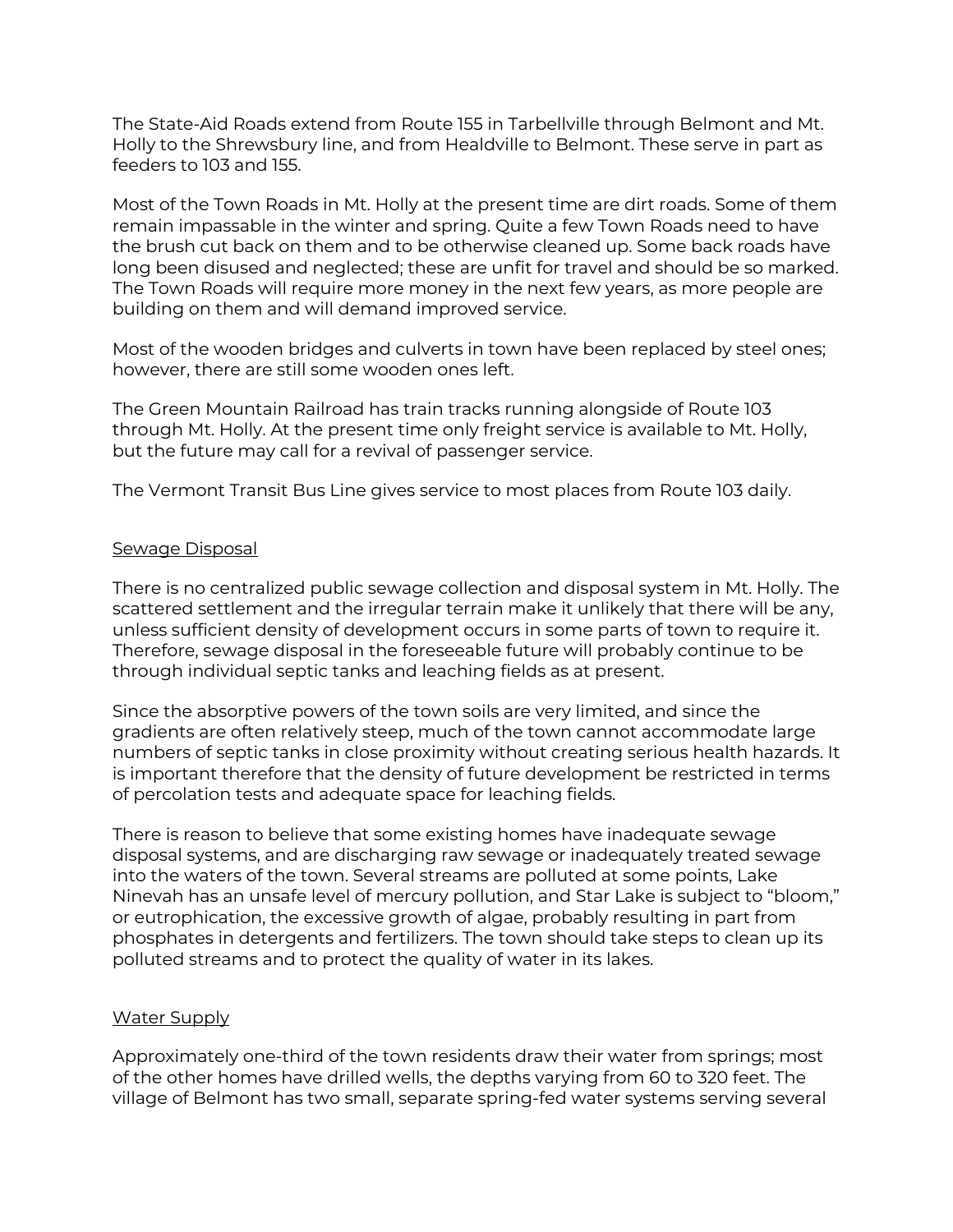homes. The other areas of the town will probably have to continue to rely on individual sources for domestic water. This is presently practical because of the wide spacing of dwellings. however, too great a density of development should be prevented, to avoid the double dangers of pollution and overtaxing of the underground water sources.

Water for fighting fires is drawn from any available stream or pond by the Volunteer Fire Department. The two water systems in Belmont are not large enough to support hydrants, but Star Lake and its outlet provide abundant water for this village. Installation of a few hydrants connecting the lake with points in the village would improve protection. In the more rural areas of the town, the digging of fire ponds with dry hydrants should be encouraged.

# Solid Waste Disposal

The present town dump is illegal under the Vermont Sanitary Landfill Act of 1967, which required that all open dumps be closed by July 1, 1969, and that solid wastes be disposed of in sanitary landfill dumps or approved incinerators. Mt. Holly will soon be required to close its present dump and to make other provisions for disposal of its solid wastes.

Since a sanitary landfill dump requires a special kind of site and is extremely expensive to operate, Mt. Holly cannot afford to develop her own. The two principal alternatives for the immediate future seem to be: 1. to cooperate with other towns in the region in developing a joint sanitary landfill, or 2. to contract with a private collection agency to gather the town's solid waste in containers and export it to a private sanitary landfill. The latter solution seems more practical at present. In the longer run, the transportation of Mt. Holly's solid wastes to a regional recycling plant seems the most desirable and likely permanent solution. Stumps, stones, brush, leaves, grass, and fill can probably still be disposed of in a town site like the present dump. Junk cars and other large metal objects such as appliances and barrels can be collected at a town site and periodically disposed of by a car crusher. Funds are available from the State Highway Department for the development of sites for the disposal of bulky metallic waste.

## Town Government

As the population of the town grows and the number of State laws bearing on town government increases, it becomes more difficult for the selectmen to cope with the growing complexity of their duties. The town should therefore continue to consider authorizing the selectmen to appoint a town manager to assist them on a part-time basis.

Another increasing problem is police protection. The growth of the town, the extension of tarred road surfaces, and the appearance of snowmobiles and all-terrain vehicles raise the danger of traffic violations (especially speeding), vandalism, breaking and entering, and robbery. The town is almost without protection against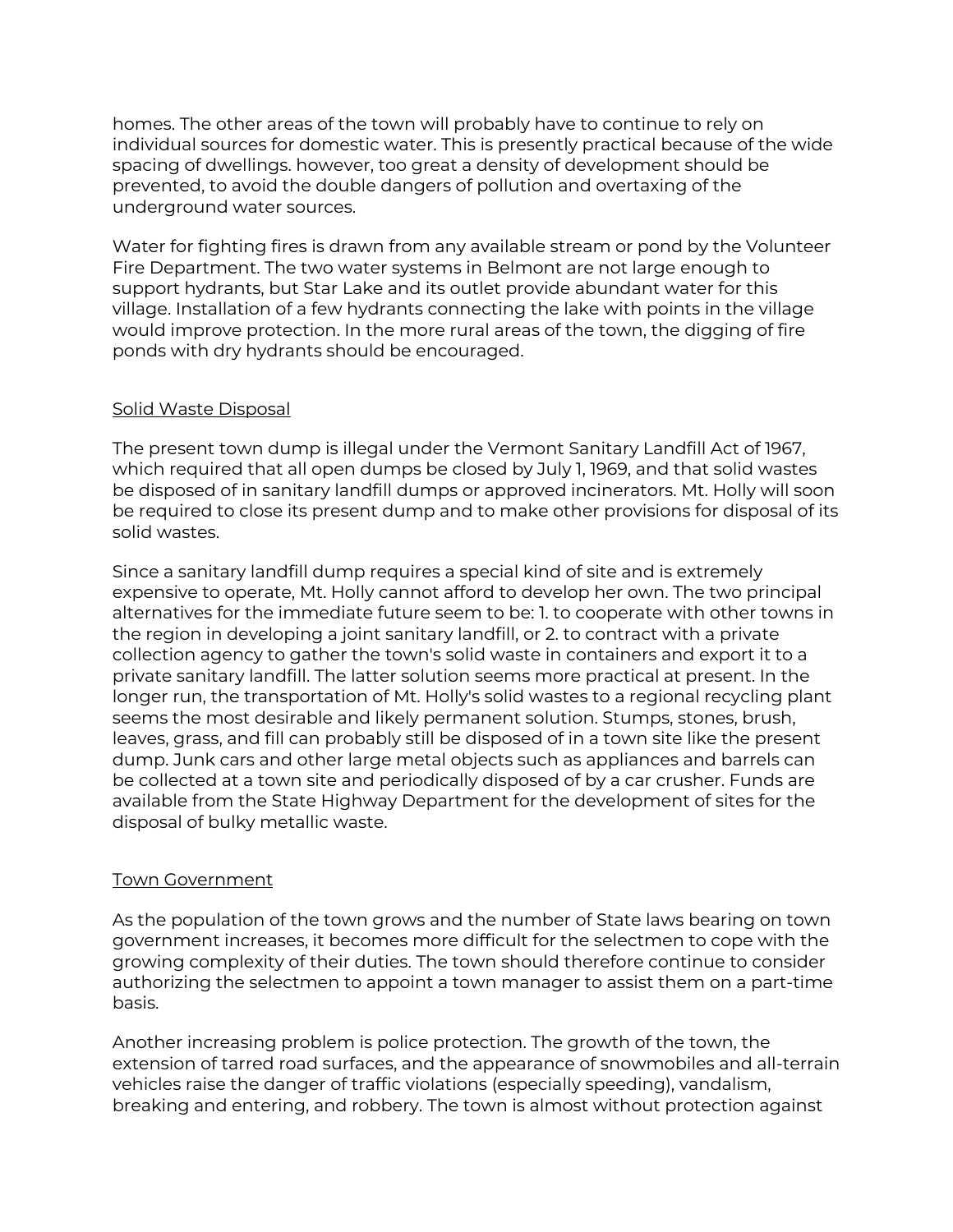such crimes at present. Every effort must be made to secure additional police protection from County, State, and Federal sources until the town grows enough to be able to afford its own law enforcement officers.

In addition to regular maintenance of existing public buildings, the town should plan for the construction of new garage space to house the expensive road equipment which at present stands outdoors all year. An effort should also be made to solve the problem of providing toilet facilities in the Town hall.

The town should consider adopting capital budgeting—raising funds in advance for specific foreseeable expenses—instead of waiting till the needs arise and then borrowing at higher final cost to the taxpayers.

Communication between public officials and the people needs improvement. Between the annual town reports and town meetings, the townspeople receive little or no information about town government. Occasional news releases or local notices could remedy this situation. A more rapid system of communication with the Volunteer Fire Department than the present telephone chain needs to be developed.

# Education

The people of Mt. Holly are well aware of the importance of good schools and have done much to provide them. Their cooperation and understanding in the face of rising costs and unfair cuts in State Aid have been outstanding. The town should do everything possible to regain a fair share of State Aid.

Our elementary school at this time has 35% more pupils than it was built to accommodate. The hot lunch program and the general-purpose room have been eliminated as a result of this overcrowding. Storage facilities are very inadequate. There is no provision for indoor physical education. As soon as possible, the School Board will have to find means to provide additional space and improved facilities. If the town continues to experience the same type and rate of growth, this should not be too difficult a problem to overcome, however, unusual spurts of growth will be extremely difficult to keep pace with.

At present our high school students attend out-of-town secondary schools, mostly in Wallingford and Ludlow, on a tuition basis. This is an expensive and unreliable arrangement, since there is no guarantee how long these towns will be able to accept tuition students. Wallingford High School, in particular, is working very hard to unionize with other towns. The only practical way to provide our children with a good high school education is to unionize with some neighboring towns. The School Board should seek to accomplish this within the next five years.

## **Recreation**

The town should act to protect its value as a year-round recreation area. Trails can be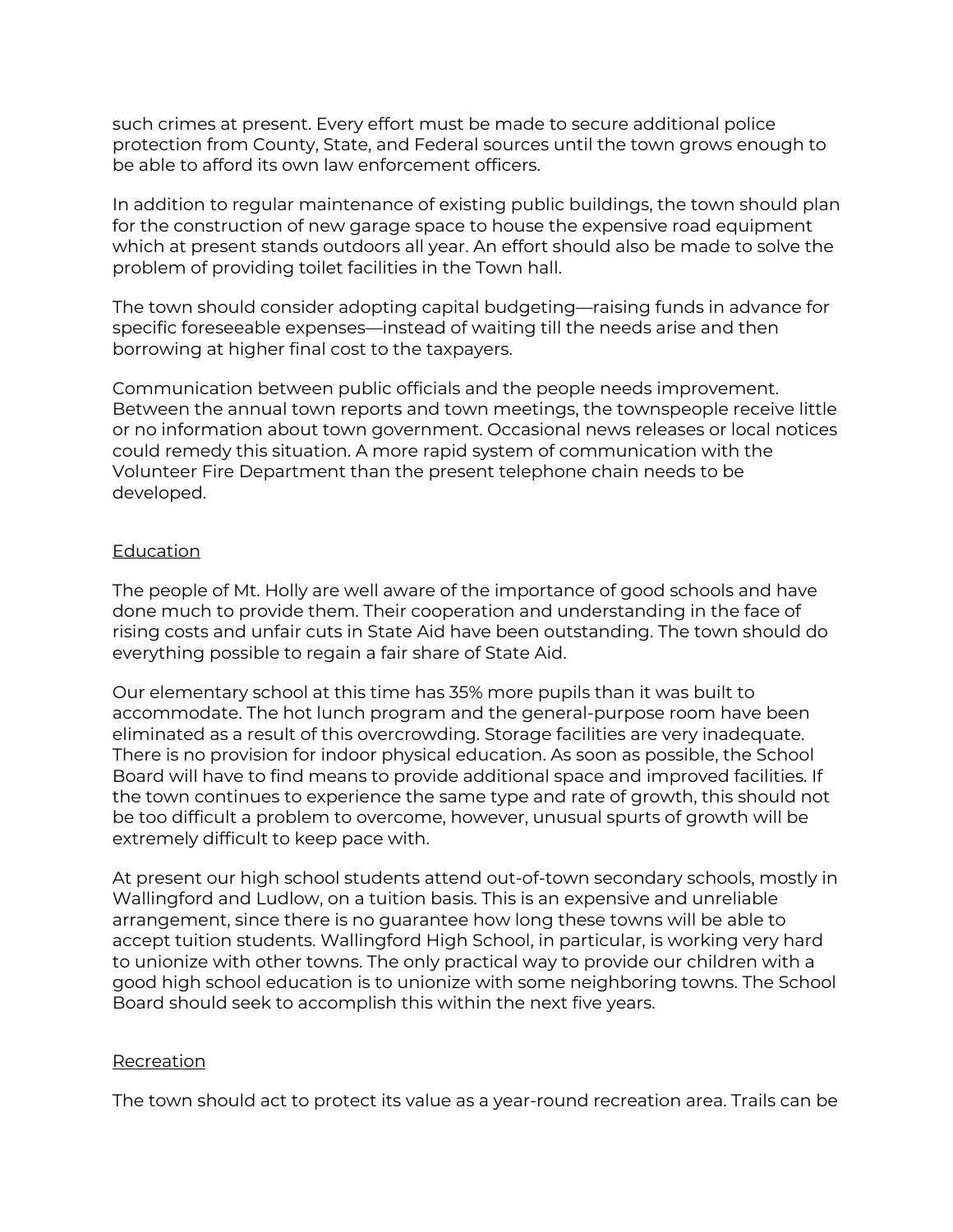developed and marked for hiking, nature study, horseback riding, ski-touring, and snowmobiling. A map of such trails could be published. The lakes should be protected for swimming and boating, and the lakes and streams should be freed of pollution to improve fishing. Forest areas and open spaces should be maintained to foster wildlife and provide for hunting and camping. In the future the town may have to take steps to prevent the overuse of the area for recreation, since this could spoil it for that very purpose.

## Execution

The Selectmen may appoint committees of two or three citizens each to help them in working out the details and putting into effect the provisions of this Plan, in any of the major areas where help is needed, such as roads, town government, finance and capital budgeting, and health.